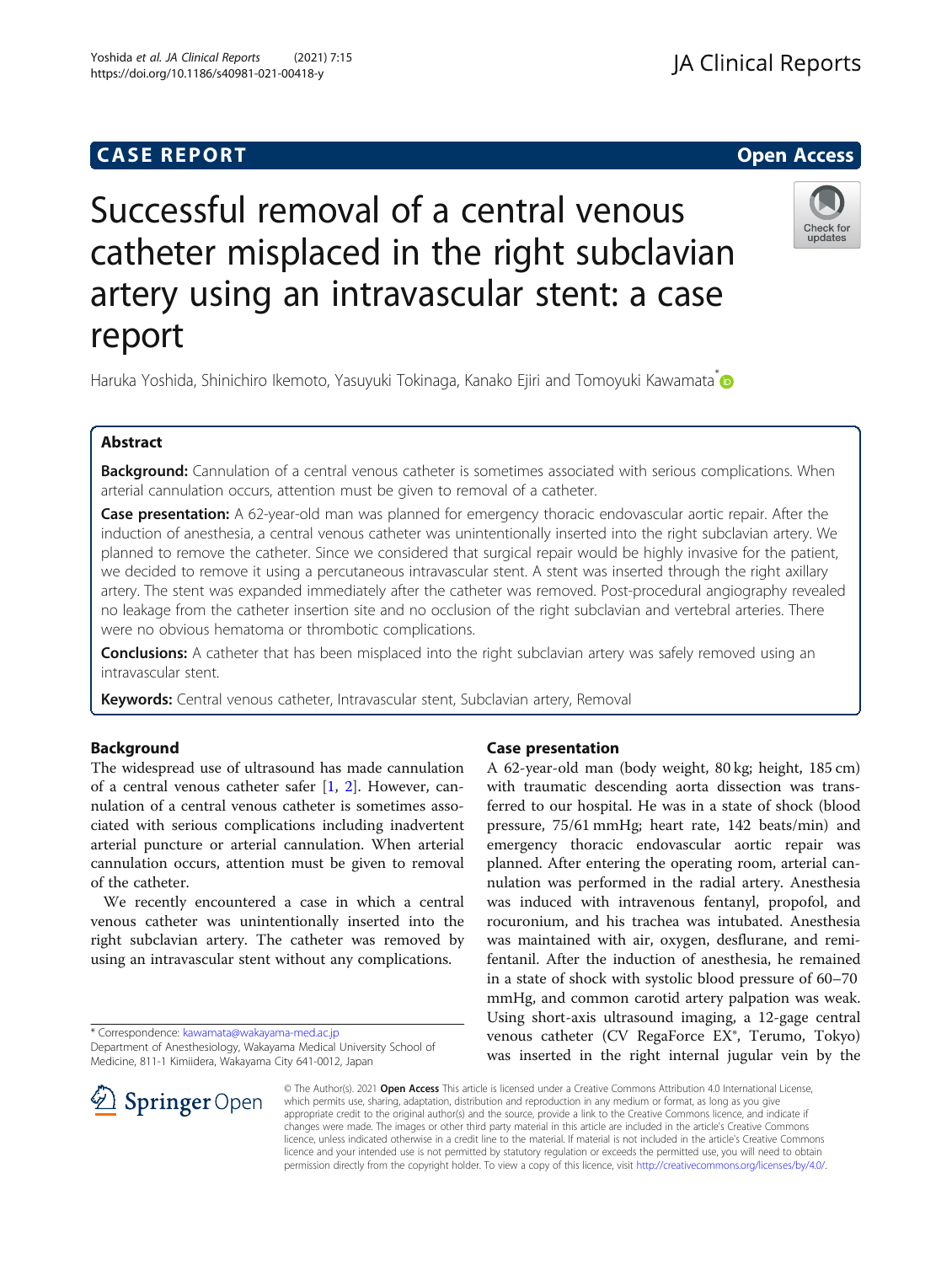Seldinger technique. After catheter placement, the pressure waveform from the central venous catheter showed the arterial blood pressure waveform, indicating arterial cannulation. Since administration of heparin was planned during surgery, we decided not to remove the catheter that had been inserted into the artery. The endovascular surgery was completed in 1 h and 59 min. A postoperative chest radiograph showed the catheter in his right chest. He was transferred to the intensive care unit (ICU) without extubation.

After entering the ICU, the shock state persisted despite continuous administration of noradrenaline and dopamine. Contrast-enhanced CT showed intra-abdominal bleeding from liver injury and intestinal necrosis. It also showed that the tip of the catheter was located in the right brachiocephalic artery. A laboratory examination revealed coagulopathy: low fibrinogen level (70.0 mg/dL), prolonged PT-international normalized ratio (INR) (2.60), and prolonged aPTT ( $\geq 200.0$  s). The catheter was therefore not removed. Two hours after entering the ICU, hepatic artery embolization, small intestine resection, and right hemicolectomy were performed.

On the 6th day after entering the ICU, he remained to be intubated and received noradrenaline and dopamine to maintain his blood pressure. His blood coagulability was improved: fibrinogen level, 415.0 mg/dL; PT-INR, 1.22; and aPTT, 31.2 s. We therefore planned to remove the catheter. We considered that surgical repair would be highly invasive for the patient and decided to place a percutaneous intravascular stent after removal of the

catheter. Angiography showed that the catheter was inserted into the artery near the bifurcation of the right vertebral artery and subclavian artery (Fig. 1a). A stent (GORE® VIABAHN® Stent graft, Japan Gore, Tokyo) was percutaneously inserted through the right axillary artery. The position of stent deployment was adjusted so that the stent covered the catheter insertion site and did not occlude the opening of the right vertebral artery (Fig. 1b). After the catheter was removed, the stent was immediately expanded. Post-procedural angiography revealed that there was no leak from the catheter insertion site and no occlusion of the right subclavian artery and right vertebral artery (Fig. 1c). There were no obvious hematoma or thrombotic complications.

Although the catheter was successfully removed, the patient's general condition gradually deteriorated. Thirteen days after entering the ICU, he died of multiple organ failure.

#### **Discussion**

We encountered a case in which a central venous catheter misplaced into the right subclavian artery was safely removed using an intravascular stent. Similar cases are found in academic journals in the fields of vascular surgery and radiology  $[3-5]$  $[3-5]$  $[3-5]$  $[3-5]$ , but we could not find a similar case in anesthesia-related academic journals. Therefore, we reported our case to inform anesthesiologists about the usefulness of an intravascular stent for removal of a catheter that has been misplaced into an artery.